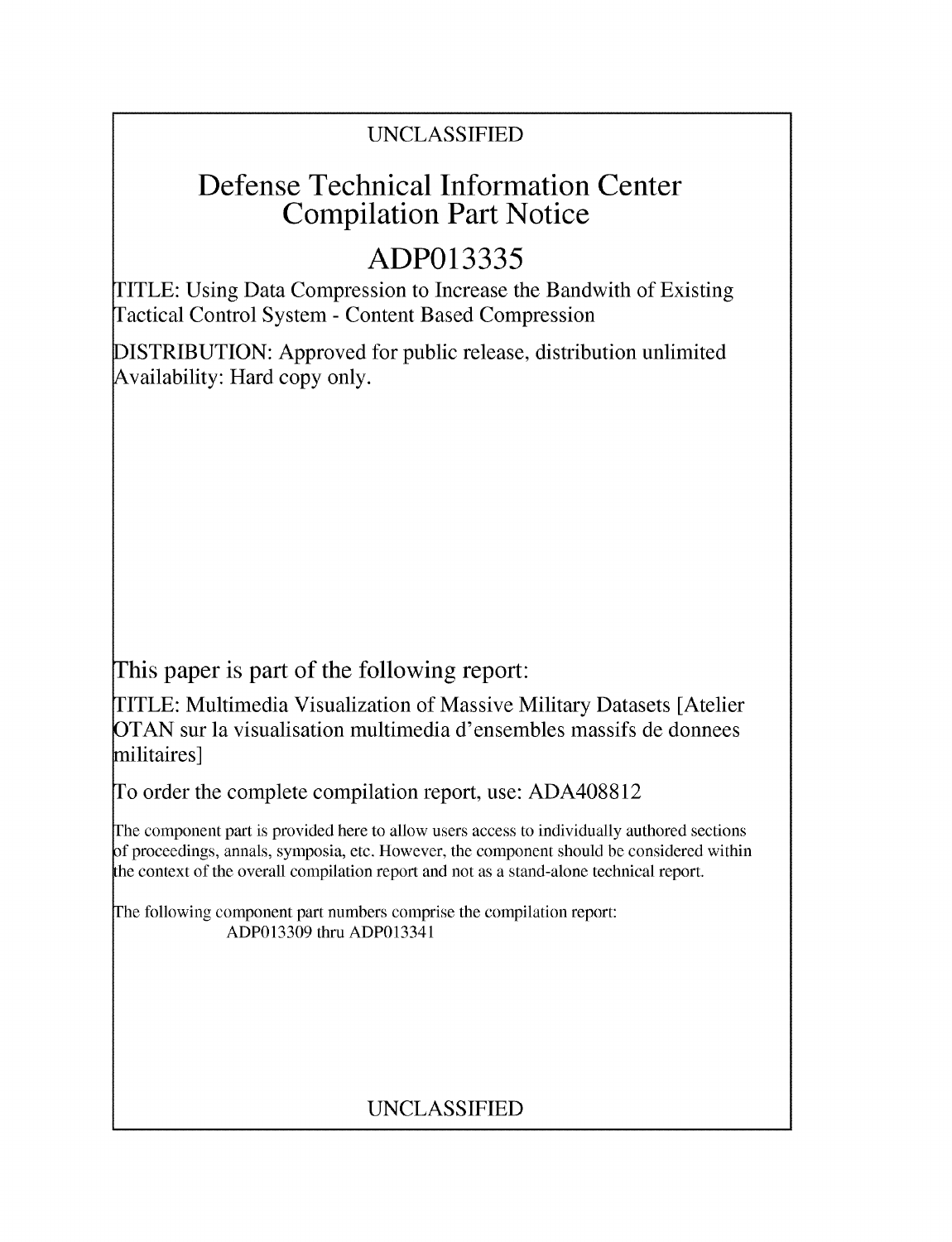## **<sup>1</sup>23-1 \*=** Click here to view PowerPoint presentation; Press Esc to exit **...............................................-**

# Using Data Compression to Increase the Bandwith of Existing Tactical Control System - Content Based Compression

rapid growth in the quality, diversity and quantity of images while the rest of the image is compressed lossily to gain<br>collected by the variety of military image acquisition systems compression ratio. The regions of inter collected by the variety of military image acquisition systems. compression ratio. The regions of interest/t<br>This has outpaced existing transmission, storage and retrieval content are identified/cued automatically. This has outpaced existing transmission, storage and retrieval systems. The military requirements for low bandwidth/power, This novel intelligent compression approach is covert operation, high quality transmission for non co- radically different from all existing compression approaches operative imaging and huge data volumes place severe (where images are compressed either losslessly or lossily demands on current state-of-the-art technology. At present, across the whole image). effective and timely communication of large imagery is The precise gain in performance depends on the prohibitive. It is slow and it consumes large portions of application and the informative content of the image. When available communications capacity. Yet the transmission of compared with lossless compression it can provide the same imagery is becoming an increasingly important and degree of information with a smaller amount of data. When widespread requirement. It is believed that if information compared with lossy compression it can provide more cannot be received or delivered in a reasonable time efficiently information for a given amount of data. In general for still

data within which a smaller amount of information may be images with tolerable degradation artefacts) than lossless relevant to particular applications, e.g. tactical control, compression (3:1 at best). In this novel approach up to 290:1 surveillance, target recognition, change detection, underwater compression ratio can be achieved without losing the ability mine hunting etc. There is an urgent military need for an to identify 'Possible' military activity. 'intelligent' compression approach that will provide an efficient and effective means of transmitting, storing and *Automated Region of Interest/Target Cueing* managing images based on their 'informative' content. This *Algorithms* Region cueing provides the essential guidance need is apparent across the range of military environments, for automatically applying lossless and lossy compression from beyond line of sight air communications to underwater techniques judiciously and intelligently onto the regions/ communications, from intelligence analysis to covert targets of interests and non-relevant background areas in the surveillance as well as fixed and deployable command  $\&$  image respectively.<br>
In this project four novel region cueing techniques

## Intelligent Image Compression for static imagery have been developed, namely:<br>  $\bullet$  the H-V quadtree based approach;

The aim of the presentation was to show the benefits<br> **Figure 11-V** quadrice based approach;<br> **The intervention of the function**  $\bullet$  the approximate entropy approach; in applying the 'intelligent' image compression technique in military application. The idea is to use image understanding • phase congruency; to structure the applied compression so as to ensure that the **\* a** fusion based approach. compression process does not corrupt the militarily The H-V quadtree based and the approximate 'important' information contained within the image, while entropy approaches are both general purpose cueing still attaining high compression ratios. The system processes. General purpose cueing was developed to characteristics correspond to clearly identified military overcome the problem of the high variability of content in

that has been developed at the Defence Evaluation and fusion approach was developed to fuse results from all three

**M.J. Varga M. Vant**<br> **M. Vant**<br> **M. Vant**<br> **M. Vant** Deputy Director General St Andrews Road Defence Research Establishment Ottawa Malvern, Worcs WR 14 3PS Dept. of National Defence United Kingdom 3701 Carling Ave., Ottawa, Ontario KIA 0Z4 Canada

Introduction Research Agency in which the informative content (e.g. the The huge investment in military sensors has meant targets) in an image is preserved using lossless compression<br>while the rest of the image is compressed lossily to gain

and effectively then it is pointless to collect it. imagery the conventional lossy compression can achieve a Images in their raw form contain vast amounts of significantly higher compression ratio (10:1 to 50:1 for still

- 
- 
- 
- 

requirements and has been evaluated in this context.<br>military imagery. Phase congruency is a novel general purpose technique that is suited to detecting information at Scientific and Technical Issues finer detail than the other two, this approach shows very *Content Based Compression* It is a novel approach promising results but is not mature enough at this stage. The

> *Paper presented at the RTO 1ST Workshop on "Multimedia Visualization of Massive Military Datasets held in Quebec, Canada, 6-9 June 2000, and published in RTO-MP-050.*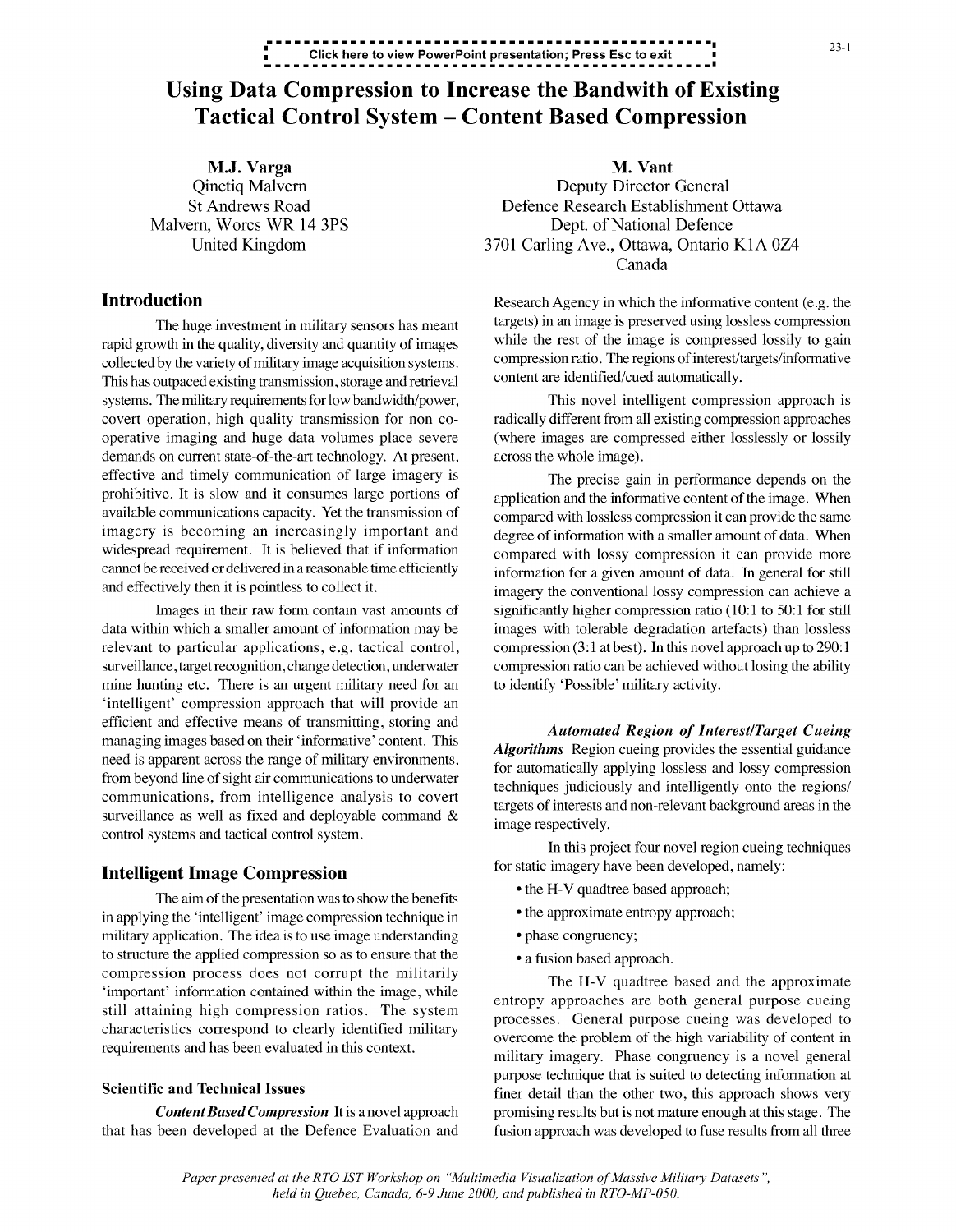regions corresponds to the Photographic Interpreters' and taking interpretence the subjective and objective and objective and objective and objective and objective and objective and objective and objective and objective an Intelligence Analysts' perception of importance.

*Video imagery* The novel content based approach has also been applied in video imagery. Here the moving It has been demonstrated that it is more effective to<br>the the moving that is examented and encoded losslessly while the use the limited available communications capac target/object is segmented and encoded losslessly, while the use the limited available communications capacity to transmit<br>static background is compressed lossly using MPFG4. For images which have been compressed using the static background is compressed lossily using MPEG4. For images which have been compressed using the intelligent<br>the video sequence considered an 800:1 compression ratio Content Based Compression than current Standard the video sequence considered an 800:1 compression ratio Content Based Compression than current Standard<br>has been achieved using this approach c f the 50:1 to 200:1 has been achieved using this approach, c.f. the 50:1 to 200:1 techniques. In the cases of the imagery considered in this proported in this project the Content Based approach can achieve usable 290:1 normally achieved for video with tolerable degradation artefacts. The compression, c.f. 3:1 for Standard lossless techniques and compression, c.f. 3:1 for Standard lossless techniques and

evaluation in image compression is simply to measure requirements. compression and signal-to-noise ratios. Application and user The performance visualisation approach developed, based assessment techniques were developed and used to which uses objective and subjective performance metrics, is evaluate both the compression and cueing processes. The of wide applicability in performance evaluation for military assessment took into account subjective user evaluation  $\frac{01 \text{ W10e}}{\text{systems}}$ . criteria as well as objective criteria.

techniques so as to benefit from the best of each. A novel visualisation approach was developed to Evaluation showed that the assignment of these show and explore the highly complex performance space<br>corresponds to the Photographic Interpreters' and taking into account both the subjective and objective

### **Conclusion**

50:1 for Standard lossy techniques.

Visualisation of Performance Evaluation It has been shown that the required and attainable compression characteristics and ratio are dependent upon the The conventional approach to performance nature of the imagery and the military operational